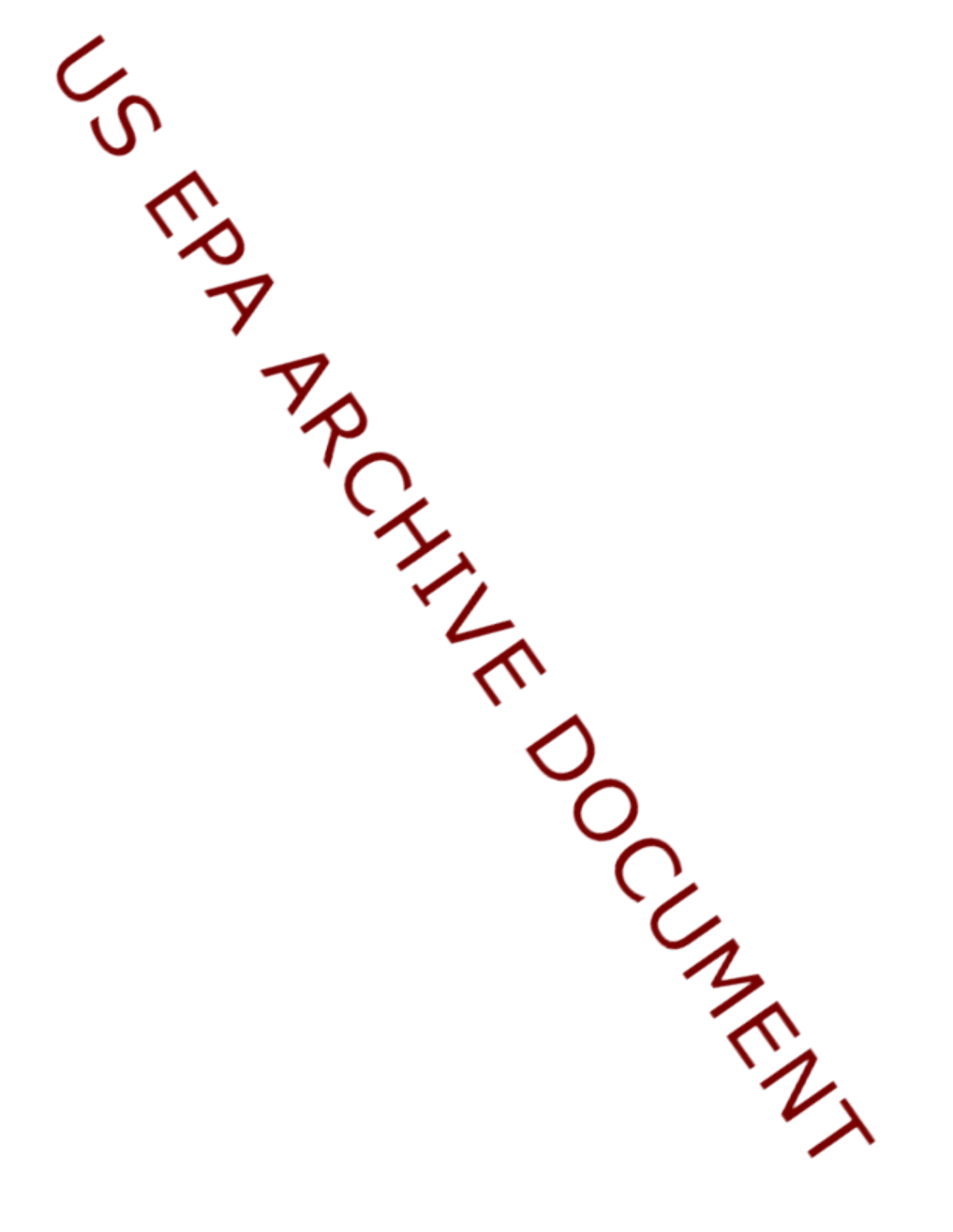## **THE ENVIRONMENTAL TECHNOLOGY VERIFICATION**







# **ETV Joint Verification Statement**

|                                | TECHNOLOGY TYPE: CONTINUOUS EMISSION MONITOR                                                                   |  |  |
|--------------------------------|----------------------------------------------------------------------------------------------------------------|--|--|
| <b>APPLICATION:</b>            | <b>MEASURING MERCURY EMISSIONS</b>                                                                             |  |  |
| <b>TECHNOLOGY NAME: Hg-200</b> |                                                                                                                |  |  |
| <b>COMPANY:</b>                | <b>Opsis AB</b>                                                                                                |  |  |
| <b>ADDRESS:</b>                | Box 244, SE-244 02<br>PHONE: +46 46 72 25 00, 73 85 10                                                         |  |  |
| <b>WEB SITE:</b>               | <b>Furulund Sweden</b><br>+46 46 72 25 01, 73 83 70<br><b>FAX:</b><br>www.environmental-center.com/technology/ |  |  |
| E-MAIL:                        | opsis/opsis.htm<br>carl.kamme@opsis.se                                                                         |  |  |

The U.S. Environmental Protection Agency (EPA) supports the Environmental Technology Verification (ETV) Program to facilitate the deployment of innovative or improved environmental technologies through performance verification and dissemination of information. The goal of the ETV Program is to further environmental protection by accelerating the acceptance and use of improved and cost-effective technologies. ETV seeks to achieve this goal by providing high-quality, peer-reviewed data on technology performance to those involved in the design, distribution, financing, permitting, purchase, and use of environmental technologies.

ETV works in partnership with recognized standards and testing organizations, with stakeholder groups (consisting of buyers, vendor organizations, and permitters), and with individual technology developers. The program evaluates the performance of innovative technologies by developing test plans that are responsive to the needs of stakeholders, conducting field or laboratory tests (as appropriate), collecting and analyzing data, and preparing peer-reviewed reports. All evaluations are conducted in accordance with rigorous quality assurance (QA) protocols to ensure that data of known and adequate quality are generated and that the results are defensible.

The Advanced Monitoring Systems (AMS) Center, one of seven technology areas under ETV, is operated by Battelle in cooperation with EPA's National Exposure Research Laboratory. The AMS Center has recently evaluated the performance of continuous emission monitors (CEMs) used to measure mercury emissions. This verification statement provides a summary of the test results for the Opsis AB Hg-200 CEM.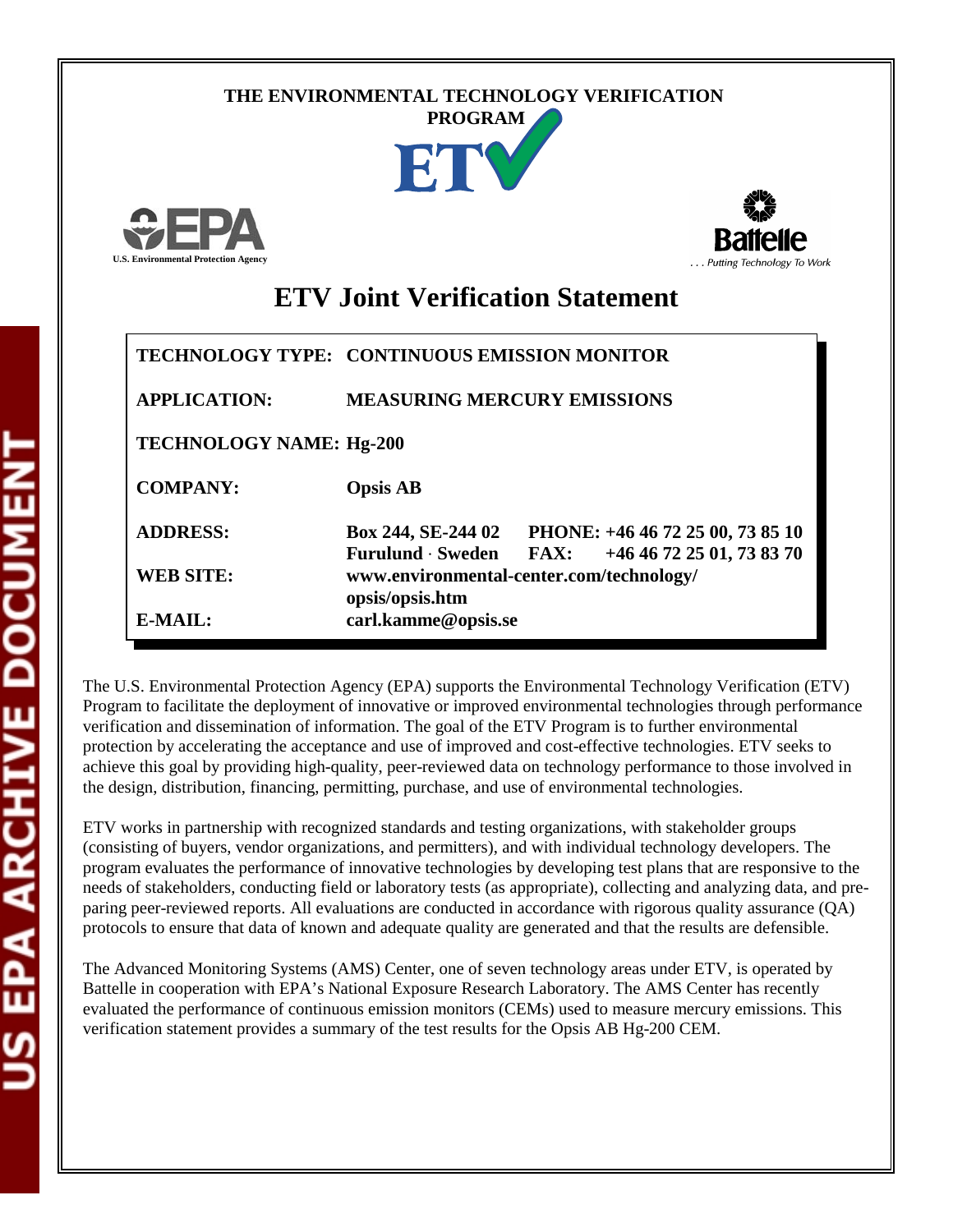### **VERIFICATION TEST DESCRIPTION**

The purpose of this verification test was to evaluate the performance of mercury CEMs at a full-scale field location, over a substantial duration of continuous operation. The CEMs were challenged by stack gases generated from the thermal treatment of a variety of actual wastes in the Toxic Substances Control Act Incinerator (TSCAI) at the East Tennessee Technology Park in Oak Ridge, Tennessee. CEM responses were compared with reference mercury measurements of total  $(Hg_T)$ , oxidized  $(Hg_{OX})$ , and elemental  $(Hg^{\circ})$  mercury. Mercury standard gases were used to challenge the CEMs to assess stability in long-term operation, and the instruments were operated for several weeks by TSCAI staff to assess operational aspects of their use. The reference method for establishing the quantitative performance of the tested technologies was the Ontario Hydro (OH) method. For the Hg-200, relative accuracy (RA), correlation with the reference method, and precision (i.e., repeatability at stable test conditions) were assessed for total mercury in the stack gas emissions. Sampling system bias, calibration and zero drift, and response time were assessed for Hg° only, using commercial compressed gas standards of Hg°. The data completeness, reliability, and maintainability of the Hg-200 over the course of the verification test were assessed during several weeks of continuous operation.

QA oversight of verification testing was provided by Battelle. Battelle QA staff conducted a technical systems audit, a performance evaluation audit, and a data quality audit of 10% of the test data.

#### **TECHNOLOGY DESCRIPTION**

The following description of the Hg-200 was provided by the vendor and does not represent verified information.

The Hg-200 includes a dilution extraction sampling system that provides a stack sample to the mercury analyzer. The dilution system includes a dilution probe and a pump. Four ¼-inch Teflon lines and a power cable connect the probe to the CEM. One Teflon line carries dilution air to the dilution probe on the stack, another sends diluted sample from the dilution probe back to the analyzer, the third sends calibration gas from the analyzer location to the probe, and the fourth is a vacuum sensor line for verifying system operation. The sample is pulled from the stack through a 1-inch pipe insert extending from the dilution probe to the middle of the stack. The probe mounts on a standard 4-inch port. The dilution block of the probe, which includes the filters, is heated to 200°C (392°F). An internal dilution system consisting of two critical orifices mixes sample and dilution air to achieve a sample dilution of 1:100. This diluted sample is pulled by the pump down the sample line to the analyzer. Because the sample is diluted by a factor of 100, the potential for condensation in the sample line is low. Total flow in the sample line is two liters per minute. When  $Hg_T$  is analyzed, the sample passes through a thermocatalytic converter that forms Hg<sup>o</sup> from any Hg<sub>OX</sub> compounds in the sample gas. The converter includes a quartz element heated to 350°C (662 °F). This function can be cycled on and off so that  $Hg_T$  and  $Hg<sup>o</sup>$  can be differentiated. The cycle time is normally five minutes. (In this verification test the Hg-200 was used only in the  $Hg<sub>T</sub>$  mode.)

The analyzer is a double-beam photometer that preconcentrates Hg<sup>o</sup> on a gold trap. A personal computer data logger is connected to the Hg-200 through a serial RS232 line. The system cycles and measurement times are controlled by Windows software, which provides primary data storage before the results are exported to a data acquisition computer. Windows software also sets up the sequences that switch between measuring  $Hg^{\circ}$  and  $Hg_T$ . The 115-volt system is 91.4 cm (36 inches) high, 76.2 cm (30 inches) wide, and 80.0 cm (32 inches) deep.

## **VERIFICATION OF PERFORMANCE**

**Relative Accuracy:** To verify the RA of the Hg-200 for measuring total mercury, results were compared for 18 OH reference method sampling runs using dual trains at  $Hg_T$  levels from <1 to 200 micrograms per dry standard cubic meter of flue gas. The Hg-200 showed an RA for  $Hg_T$  of 76.3% overall. The RA was 63.1% with OH Run 16 excluded. (In OH Run 16 the TSCAI burned packets of solid waste at relatively high mercury content, with no liquid waste. The flue gas mercury content in that run was likely highly variable and, therefore, difficult to determine accurately with a batch analyzer such as the Hg-200.)